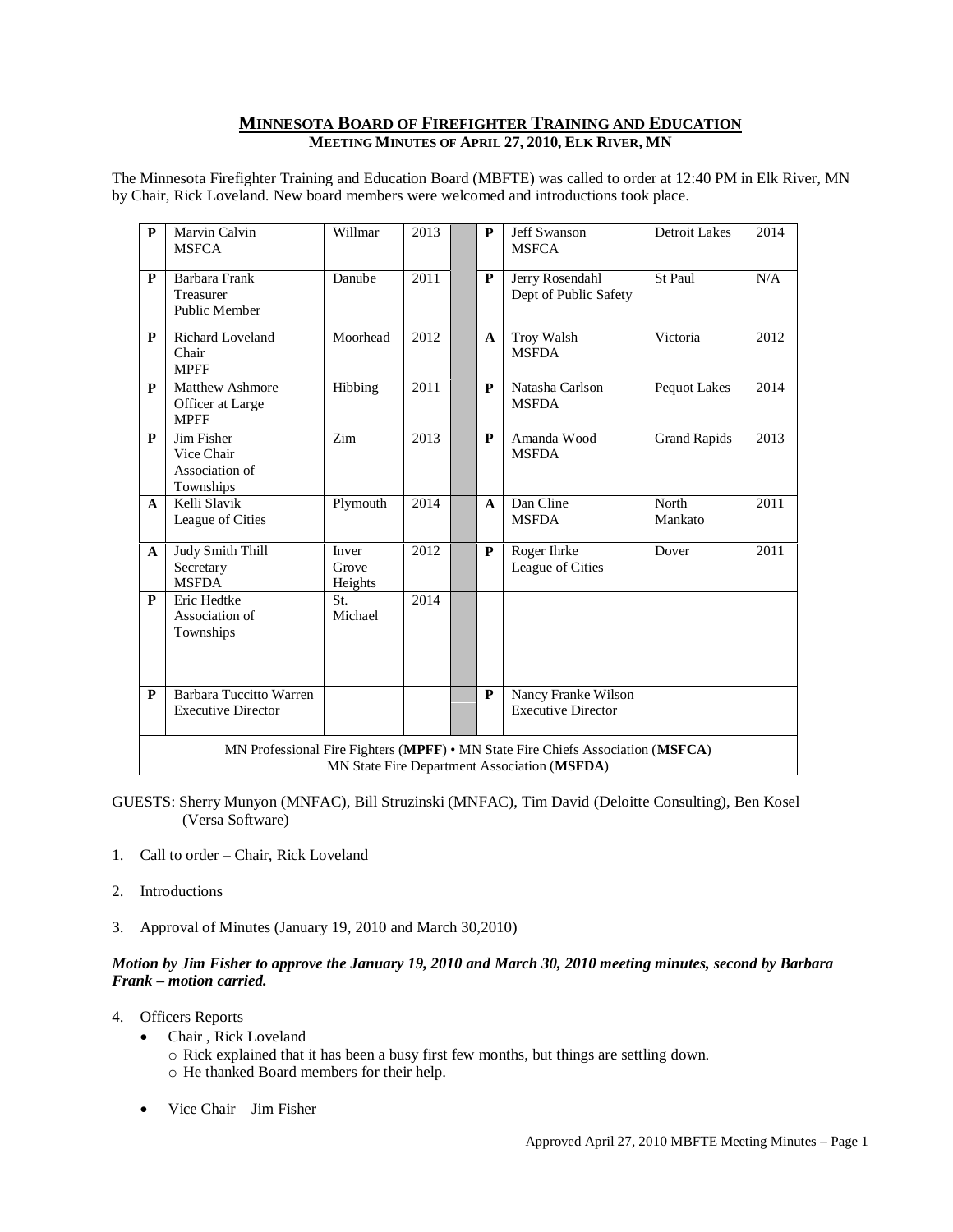o No Report

- Treasurer –Barbara Frank
	- Financial Report through March 31, 2010
		- o Through March 31, 2010, the Board has expended 43.5% of its budget.
		- o The ED's have expended 56.6% of their budget.
		- o Overall the Board has expended 23.9% of its budget.
		- o Barbara Tuccitto Warren reported that the projections for the Board's year end Operating Budget will be under \$5,000 and the ED side is estimated to come in around \$22,000 – \$28,000.
		- o Barbara T. W. explained that the professional services has not been used to a great degree, because the ED's possess the skill set to do the work needed, with the exception of graphic design and website setup.
		- o Marv Calvin said that not only are we doing good work, but we are fiscally responsible.

### *Motion by Marv Calvin to approve the FY2010 financial report, motion second by Amanda Wood – motion carried.*

- $\blacksquare$  The presentation of the 2011 operating budget Barbara Tuccitto Warren
	- o As stated on the initial RFP, each year of the contract's Operating Budget cannot exceed \$225,000.
	- o The major difference in this budget is the addition of two compliance officers.
	- o Professional Fees have been largely reduced.
	- o Barbara T. W. is working with the city of Elk River to obtain bids for one, two and three more years of renting the office space. Our lease is up on January 31, 2011. At the strategic planning session the Board will discuss how they wish to proceed regarding the lease/office.
	- o Marv asked if we should put in for the 2 million from MNFSAC and Barbara T.W. told him that we would not know that until after MNFSAC and the Commissioner of Public Safety makes a recommendation to the Governor.
	- o Jerry Rosendahl stated that the final language in the statute says the MNFSAC makes a recommendation to the Commissioner of the Dept. of Public Safety; who then is in charge of how that money is spent rather than the Governor as in previous years.

### *Resolution 2010 – 04.1*

### *Resolution made to adopt the FY2011 Operating Budget.*

#### *Motion by Amanda Wood and second by Jim Fisher – motion carried*

| Member       | Aye | Nay | Abstain | Absent |
|--------------|-----|-----|---------|--------|
| Ashmore      |     |     |         | X      |
| Calvin       | X   |     |         |        |
| Carlson      | X   |     |         |        |
| Cline        |     |     |         | X      |
| Fisher       | X   |     |         |        |
| Frank        | X   |     |         |        |
| <b>Ihrke</b> | X   |     |         |        |
| Loveland     |     |     | X       |        |
| Rosendahl    | X   |     |         |        |
| Slavik       |     |     |         | X      |
| Smith Thill  |     |     |         | X      |
| Swanson      | X   |     |         |        |
| Walsh        |     |     |         | X      |
| Wood         | X   |     |         |        |

Roll call vote dated this day the  $27<sup>th</sup>$  of April 2010

- Secretary Judy Smith Thill
	- o No report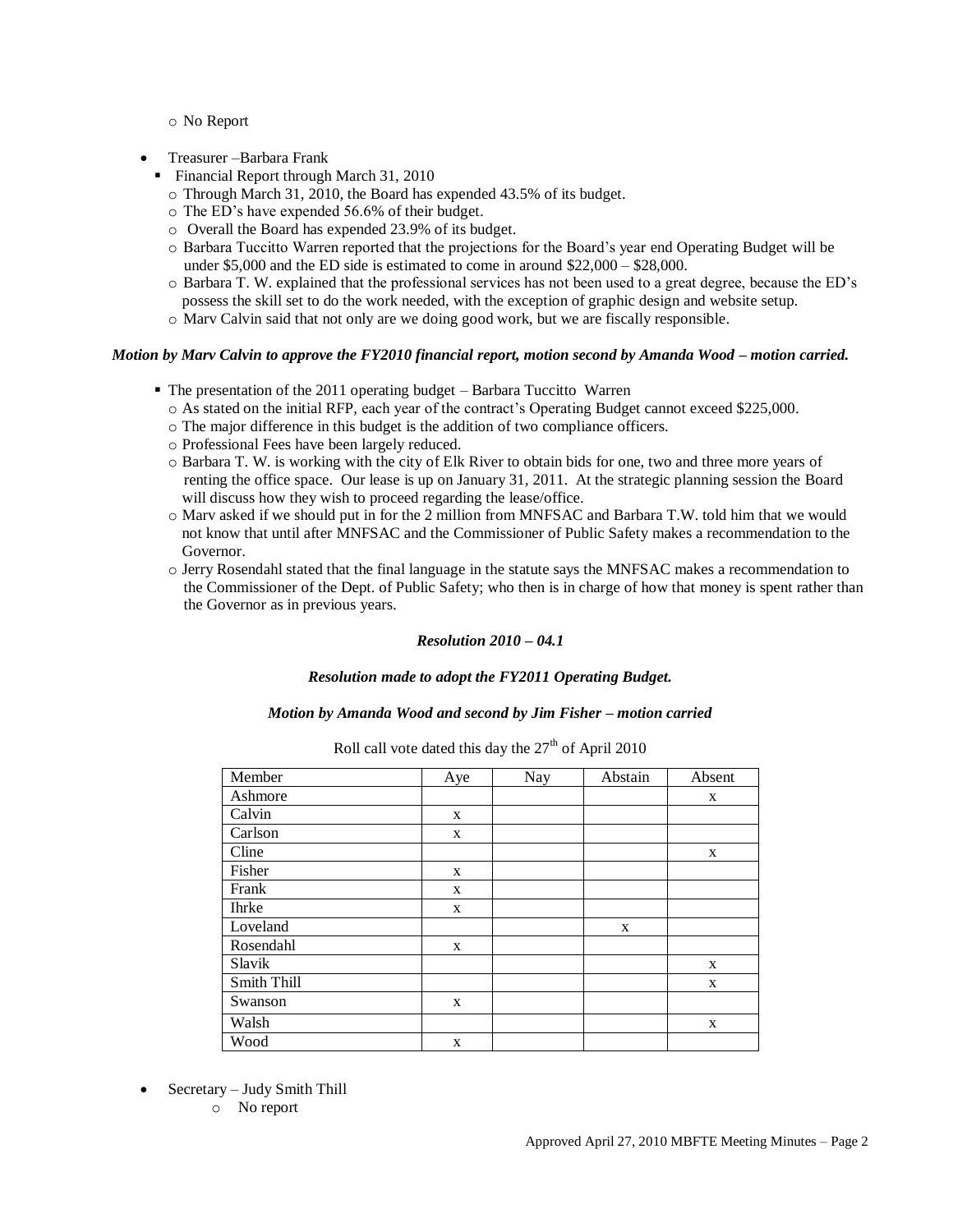# 5. Correspondence

- o The ED's received a letter from Bob Johnson, chair of MNFSAC, requesting that MBFTE present a proposed budget for the supplemental funds and another presentation on the FY2011 budget at the June  $2<sup>nd</sup>$  MNFSAC meeting.
- 6. Reports
	- Executive Directors Barbara Tuccitto Warren
		- Barbara explained that generally she does not provide such a detailed report, but thought it would be helpful for the Board to hear some of the things the ED's have been doing since the last meeting.
		- o Working through the new officers transition
		- o ED's met with Representative Carolyn Laine, who sits on the Public Safety Finance Committee and Senator Rest.
		- o Attended an Open Meeting Law workshop presented by the State
		- o Hired a part time administrative assistant
		- o Meeting with Frank Ahrens
			- **Reimbursements**
			- **FY2011 Appropriations**
			- **Supplemental Funds**
			- Licensing
		- o Process in handling the Licensing fees
			- **E**-licensing Meetings
			- Drafting business process for licensing
			- **Staffing/Budget**
			- Background check fees
			- Organized the Info Gathering Session for the 72 continuing education
			- Drafted an Executive Summary on the outcome of the Info Gathering Session
		- o Great deal of time spent on dealing with contract matters including meeting preparation for the meeting with Tim Leslie, AG, Frank Ahrens, Department of Admin, MPFF
		- o Drafted job description for ED position
		- o Strategic Planning Session
			- Met with the Gary Wingrove facilitator of the Board's Strategic Planning Session
			- Coordinator for the contract for Gary Wingrove with DPS
			- Designed the board survey
			- **Drafted agenda**
			- Secured the conference room and approval for food in compliance with State regulations
		- o Consistent contact with John Hultquist regarding Board appointments
		- $\circ$  Drafted the 3<sup>rd</sup> Reimbursement Program
		- o Continuing the process of collecting Qualified Instructors supplement forms
		- o Consent flow of reimbursements to be processed and sent to the State for payment
		- o ED's met with chair of the FSAC regarding training requests and plans to educate legislators on the importance of keeping the FSA funds for training
		- o Met with Bill and Sherry for the same reason
		- o Drafted FY2011 Operating Budget
		- o In the last 3 months meeting preparation, attended and followed up on included:
			- 3 Licensing meetings
			- 5 E-licensing meetings
			- $\blacksquare$  2 EC meetings
			- 2 Board meetings
			- 3 Training Committee meetings
		- o Gathering information on the office space from the city of Elk River regarding renewal of lease
	- Executive Committee Rick Loveland
		- o Rick apologized to Barbara Frank that we moved meetings around due to the new committee. She asked if we could offer the teleconferencing option and Rick said that we could.
		- o Judy Smith Thill and Jerry Rosendahl have been working on the ED position posting while Rick has been working with Barbara Tuccitto Warren on the contract.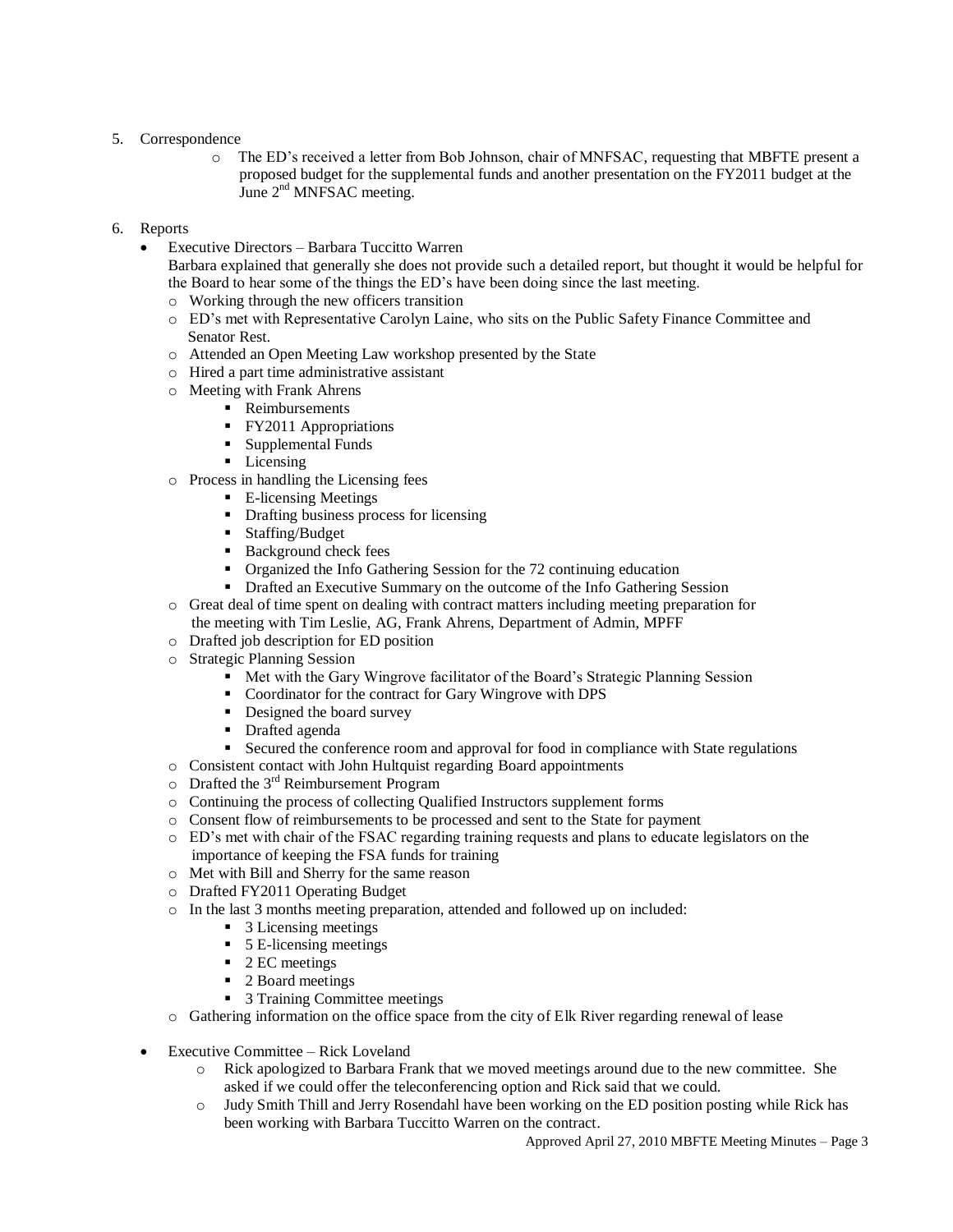- Legislative Committee
	- o Bill Struzinski and Sherry Munyon addressed the Board to explain what happened at the Capitol this year.
	- o First, Bill remarked that the Board is doing the right things and doing a good job.
		- He was pleased to see how their concepts of this Board and the Fire Safety Account have come to fruition.
		- What hurt us at the Capitol the most was that we there was no documentation on the need for money. The most beneficial thing we can do is to demonstrate the need.
		- Politics is influencing future money available to our Board.
	- o Sherry Munyon stated that the legislature removed \$10.5 million from the Fire Safety Account and left the fire service with \$2.5 million.
		- Now the legislature will be looking at the requests in the future to see what requests are.
		- Sherry said they initially, there was created a perception there would be \$5.5 million dollars in requests.
		- A couple legislators suggested that maybe the surcharge is too high and that we should have that surcharge reduced.
		- If more training costs can be captured that would help them lobby for the money at the Capitol. Next year it is going to be more difficult to keep the money, as we already know.
	- o Jeff Swanson asked how the legislature/Governor can take money collected for one thing and spend it on something else.
	- $\circ$  Bill explained that statute allows them to do this. It may be horrible, but it is legal and it may be a longterm issue. We were not the only fund raided and some funds have been deleted, so we are doing better than others.
	- o Marv Calvin asked if we could use the block grant funds in a grant process rather than a reimbursement program and if it was possible to keep the application process open longer.
	- o Bill stated that the law doesn't preclude you from doing it.
	- $\circ$  Jerry Rosendahl explained that Frank Ahrens acts in accordance with law; if it's not stated in law then we can't do it.
	- o Amanda Wood stated that what the lobbyists are saying is that we need to show need for training.
	- o Sherry added that at the Regional Meetings she asked why so many departments haven't applied. She said it seems like some departments just need help with the application.
- Licensing Committee
	- o Tim David from Deloitte Consulting and Ben Kosel with Versa Software provide a presentation on elicensing.
	- o As the contractors of the E-Licensing program they performed the pilot with the Post Board and EMSRB.
	- o There are 25 State agencies/boards who license and who will need to be functioning within the Elicensing at some point over the next six years.
	- o MBFTE would be the fourth agency they work with.
	- o Today Tim and Ben demonstrated the licensing gateway; what the firefighters would see when they sign in. Tim said there are a many parts that make up the e-licensing system..
	- o Licensing Minnesota is a listing of the 1600 licensing types that will eventually be on the system.
	- o Identity and access management is the second area of the system that allows one person to do business with five different agencies by only logging in once.
	- o The third component is the licensing gateway. Component number four is the back office; what the MBFTE staff will see.
	- o Available will be very substantial reporting from the data in the back office.
	- o Not every agency or board wants to adopt a back office system because they already have their own back office.
	- o Those agencies can adopt their own back office to feed into the State system. Any licensee can pay online through an agreement with US Bank.
	- o They are working on a fingerprinting system and a way to connect to MAPS (MN Accounting and Procurement System.) The system allows licensees to do updates; address, name change, check email addresses, etc on-line.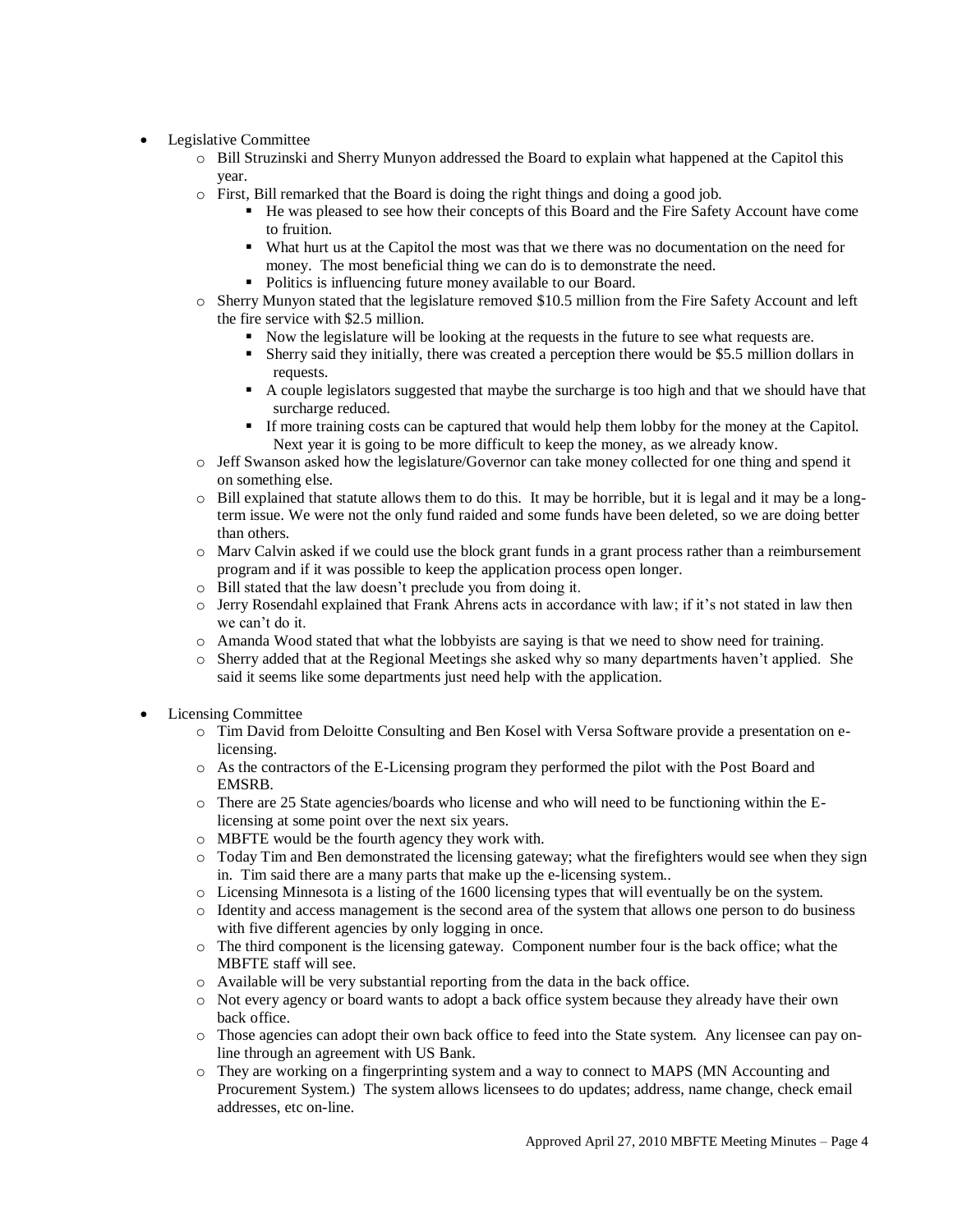- o Jerry Rosendahl asked if we could send an email out to all licensees. The answer was yes; we could send configured messages.
- o Ben Kosel introduced himself and explained that Versa is a sub-contractor for Deloitte.
	- Versa worked with many states and all licensing types. The e-licensing concept of a onestop-shop is unique to Minnesota.
	- Ben conducted a demonstration of the system live for attendees.
- o Barbara Tuccitto Warren mentioned MBFTE has not received a bid for the back office costs. The agency/board is responsible for the cost of the back office expenses; the front office costs are offset by the surcharge paid by the licensee.
- o Barbara Tuccitto Warren presented the proposed licensing budget.
	- The fiscal note had an administrative assistant position but we have determined that the licensing coordinator would do the job of the administrative assistant.
	- In talking with Frank Ahrens about our budget, the 150k is based on 2500 licensees, but most people agree it would be higher.
	- We are going to be sharing services between MBFTE and licensing; so some expenses would be used by both.
	- Roger said it was illegal for us to approve a budget that is in a negative balance.
	- Marv asked if the budget was labeled draft would Roger be alright with it. Roger said yes.
	- Jerry suggested approving the budget for the first year and the remaining revenue will be reflected in setting the budget in 2012 and 2013.

# *Resolution 2010 – 04.2*

## *Resolution made to adopt the FY2011 Licensing Budget.*

## *Motion by Barbara Frank and second by Jeff Swanson – motion carried*

| Member       | Aye | Nay | Abstain | Absent |
|--------------|-----|-----|---------|--------|
| Ashmore      |     |     |         | X      |
| Calvin       | X   |     |         |        |
| Carlson      | X   |     |         |        |
| Cline        |     |     |         | X      |
| Fisher       | X   |     |         |        |
| Frank        | X   |     |         |        |
| <b>Ihrke</b> | X   |     |         |        |
| Loveland     |     |     | X       |        |
| Rosendahl    | X   |     |         |        |
| Slavik       |     |     |         | X      |
| Smith Thill  |     |     |         | X      |
| Swanson      | X   |     |         |        |
| Walsh        |     |     |         | X      |
| Wood         | X   |     |         |        |

Roll call vote dated this day the  $27<sup>th</sup>$  of April 2010

- Training Committee
	- o Marv Calvin said he met with his local MNSCU customized training institute and was told they feel the fire service is not holding or paying their own freight.
	- o They believed their training was subsidized and Marv didn't want to see costs increased because of this MBFTE money.
	- o Rick Loveland said there was special money for the MNSCU system and when that money goes away many of the schools will stop offering firefighter training money. If they are not making their 45% profit they will stop holding those classes.
	- o Marv said he offered to pay 100% mark-up and they didn't want to take him up on it.

Approved April 27, 2010 MBFTE Meeting Minutes – Page 5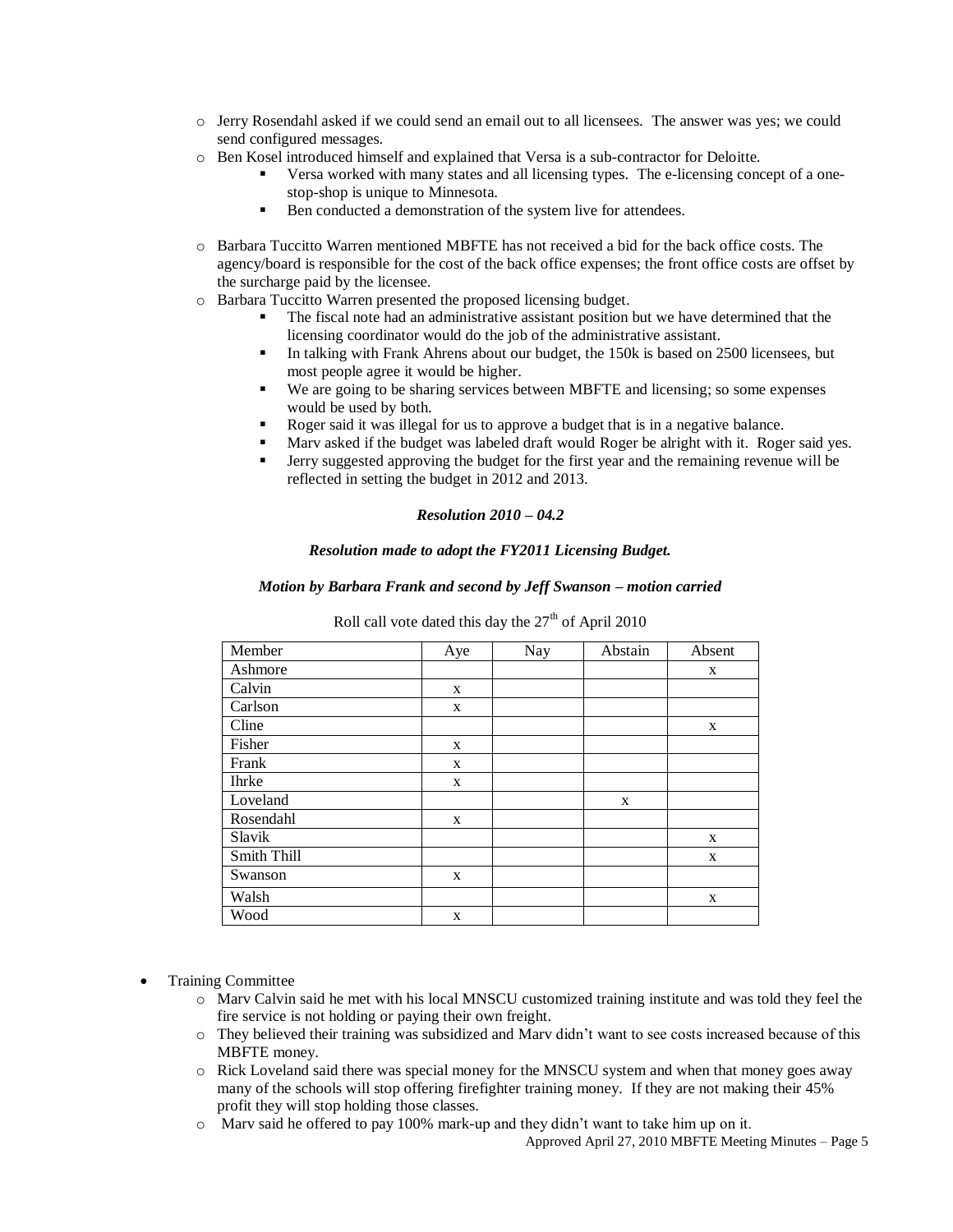- o Roger Ihrke commented that an issue which arose in the last budget cycle was that fire departments were under the impression that the only training that would be funded was FF1 so that is what they applied for. Departments did not believe they would get reimbursed for more dollar requests. He also said that someone is going to figure out the need, contact a provider to find out the cost and send that application in.
- o Jerry Rosendahl asked if the fire departments would apply for a flat rate per firefighter, if they knew they were going to get it. Roger said he thought they would.
- $\circ$  Nancy Franke Wilson reviewed the 3<sup>rd</sup> round Request for Reimbursement.
	- She explained that the Training Committee recommends using the Tier System and asked Board members to review the Tier System in their packet.
	- The goal is to have the application available to be completed online.
	- The application has been made easier to complete.

*Motion was made by Jim Fisher to approve the release of the 3rd Request for Reimbursement on May 10, 2010, motion second by Natasha Carlson. Amendment to the motion by Marv Calvin to remove the preference of Firefighter 1 & 2 from page 4 of the guidelines, as the Tier System will set the priority training areas, motion second by Roger Ihrke – motion carried.*

> o The Training Committee is recommending that up to \$50,000 of the Supplemental Budget be used to fund the Live Burn RFP.

*Motion made by Jim Fisher to include a request of up to \$50,000 in the proposed Supplemental Budget to fund the Live Burn RFP, motion second by Roger Ihrke – motion carried.*

# *Resolution 2010 – 04.3*

*Resolution made to hire a student intern for up to \$5,000 to collect the data on training needs,.*

*Motion by Amanda Wood and second by Jim Fisher – motion carried*

| Member       | Aye | Nay | Abstain | Absent |
|--------------|-----|-----|---------|--------|
| Ashmore      |     |     |         | X      |
| Calvin       | X   |     |         |        |
| Carlson      | X   |     |         |        |
| Cline        |     |     |         | X      |
| Fisher       | X   |     |         |        |
| Frank        | X   |     |         |        |
| <b>Ihrke</b> | X   |     |         |        |
| Loveland     |     |     | X       |        |
| Rosendahl    | X   |     |         |        |
| Slavik       |     |     |         | X      |
| Smith Thill  |     |     |         | X      |
| Swanson      | X   |     |         |        |
| Walsh        |     |     |         | X      |
| Wood         | X   |     |         |        |

Roll call vote dated this day the  $27<sup>th</sup>$  of April 2010

Rick said the committee recommends that three members of the Board review the Live Burn RFP. Agreeing to serve on the review committee are Marv Calvin, Jeff Swanson and Dan Cline.

- 7. Unfinished Business
	- Strategic Planning Session May  $14<sup>th</sup>$ , 10 am to 4 pm, City of Elk River main level conference room
	- Communication Tool Kit Tabled for next meeting